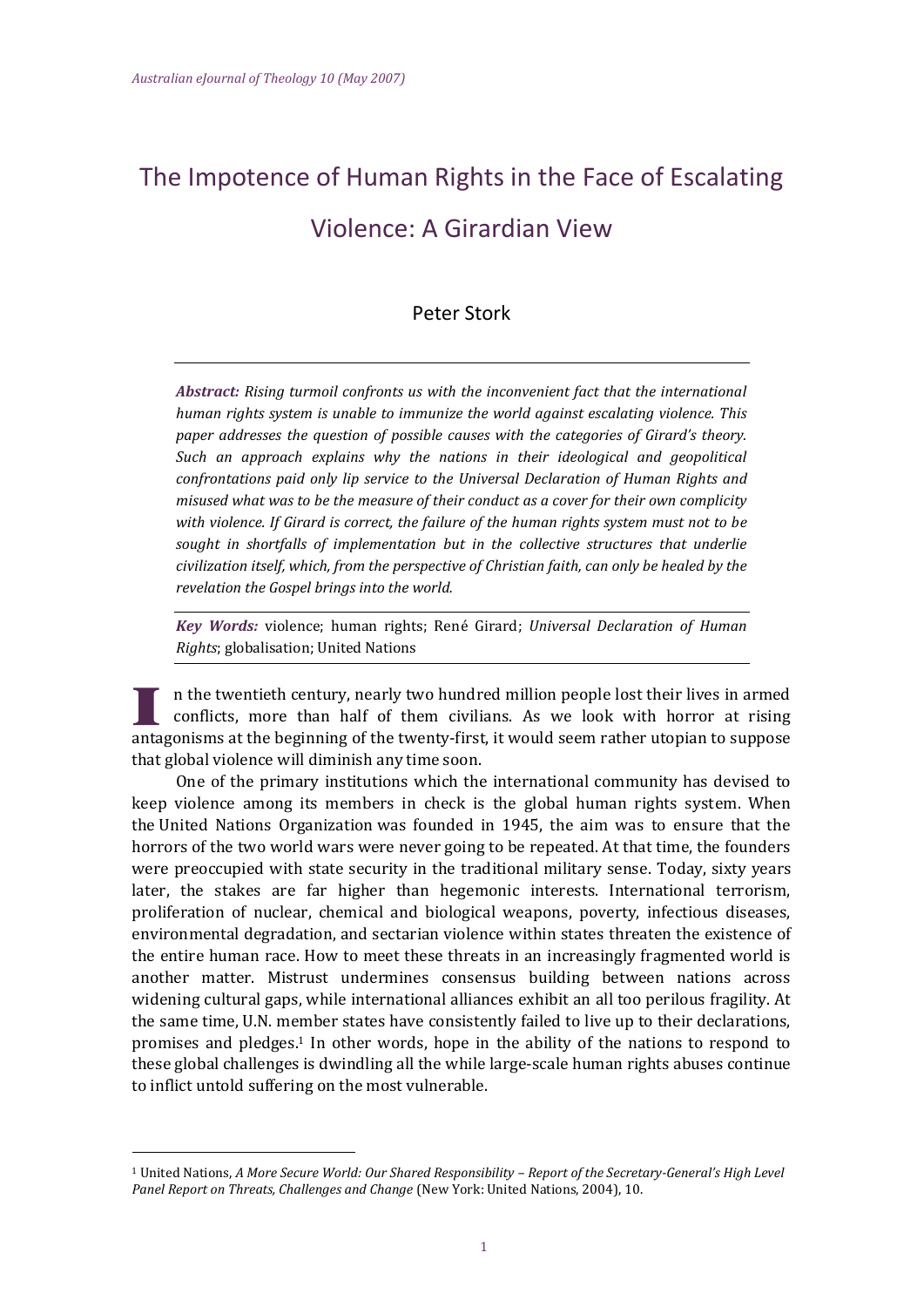In this context, the question why the human rights project fails to make a difference deserves fresh attention. Are we dealing with failures of implementation as Mary Robinson has suggested<sup>2</sup> or—more provocatively—must we face the unpalatable truth that in the "real world" of international power politics the human rights project has been reduced to a kind of Orwellian parlour game?<sup>3</sup>

In the following I propose to reflect on certain features of the human rights project from the vantage point of René Girard's mimetic theory. My thesis is that such a reading will offer fresh insights into the ineffectiveness of the human rights system.

After the horrors of World War II, the doctrine of human rights was conceived with the intention to make a positive difference in the post-war world. The Nürnberg trials of 1946 prosecuted for the first time in history "crimes against humanity" setting the human rights discourse on a new trajectory. Politics and law rather than philosophy moved into the forefront of the debate, and have ever since determined what constitutes human rights and why such rights should be attributed to human beings in the first place.

In the decades that followed the adoption of the Universal Declaration of Human Rights (UDHR) the level of awareness of personal rights and freedoms has certainly grown significantly, but so has also the need to protect them as the trauma of their world-wide violation continues to blight human existence. Before I address the question of causes, let me summarize Girard's theory of desire.

### *Girard's Theory*

l

Many scholars regard René Girard as one of the most original and influential thinkers in the field of contemporary cultural theory. He is a member of the Académie Française, which in 2005 bestowed on him the Grand Prix de Philosophie in recognition of his outstanding contribution to philosophical anthropology. Girard found that human desire is triangular. Contrary to the assumptions of the social sciences, he understands desire as arising neither spontaneously, that is, in linear fashion between a subject and an object; nor is desire reducible to the longing of a subject that seeks itself in the object – as if it were a narcissistic mirroring of the self in the other. Rather, desire is mimetic; it is the desire of another. This 'other' provides a model whose desiring signals the desirability of an object to the subject. Only as the subject imitates the other, does it come to know what it desires. In this light, mimetic desire is indeterminate and precedes reflection in its primordial orientation and openness to the other. However, desire so understood leads to conflicts as the appropriative urges of individuals or groups converge on the same object. Their mutually imitative interactions result in polarization so that other(s) are spontaneously experienced as rivals. As the conflict escalates, the rising passions of participants blind them to the reality that the desire for the object coincide with the desire to eliminate the rival.

For Girard, the violent structures of acquisitive mimesis are so deeply entrenched in the human unconscious that humanity is unable to extract itself from their powers. Hence his scepticism of the notion that people are capable of sovereignly directing their destiny,

<sup>2</sup> Mary Robinson, the former U.N. Commissioner for Human Rights, lamented on the eve of the fiftieth anniversary of the UDHR: "Count up the results of 50 years of human rights mechanisms, 30 years of multibillion dollar development programs and endless high-level rhetoric and the general impact is quite underwhelming … this is a failure of implementation on a scale that shames us all", cited in Geoffrey Robertson, *Crimes Against Humanity* (Allen Lane: Penguin Press, 1999), 32.

<sup>&</sup>lt;sup>3</sup> George Orwell described political language as "designed to make lies sound truthful and murder respectable and to give the appearance of solidity to pure wind", an apt metaphor of the nations' conduct in relation to human rights.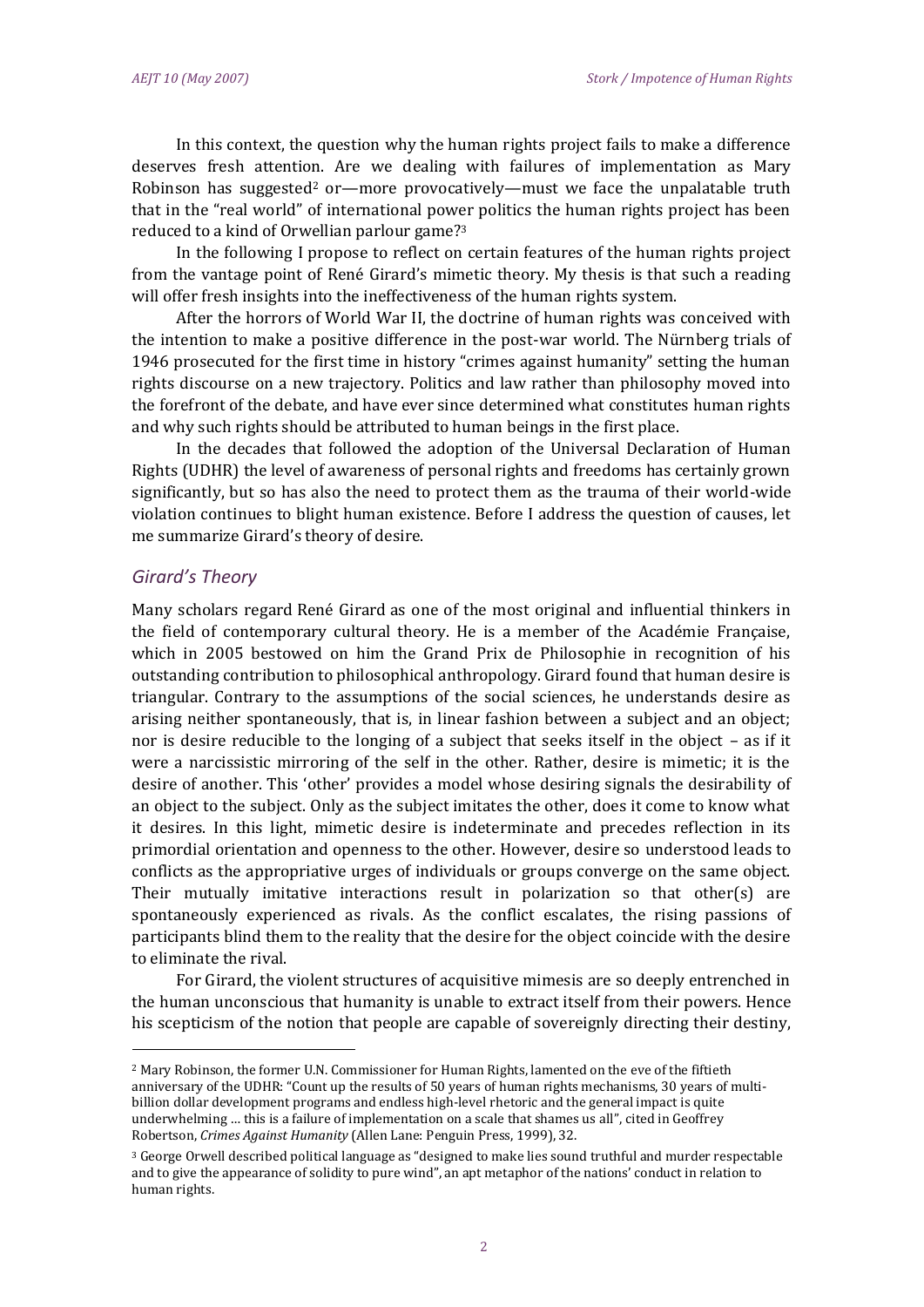rendering the existence of an autonomous will illusionary. What Girard also illuminates are the collective interdependencies in which human beings become so entangled that they can no longer act pacifically and beneficially. As we shall see, the same collective processes also render institutions such as the human rights system powerless in fulfilling their desired function.

When we think of the current crisis, we usually consider ourselves 'innocent'. Although we all know what it means to beat a rival at his own game, we are quite unconscious of our mimetic impulse and of its potential for rivalry. Yet, this impulse operates in each one of us and also functions as the invisible hand in culture and society. One reason that we remain largely ignorant of its presence is that "mimetic desire" is also the force behind our striving for happiness, equality and recognition. In other words, the imitative nature of human desire and the rivalistic conflicts it generates lock us into an inescapable collective enterprise of never-ending reciprocal demands and the more we try to achieve happiness, equality and recognition, the more conflict-prone we become.<sup>4</sup> This paradox was already known to de Tocqueville who wrote:

The same equality that allows every citizen to conceive … these lofty hopes renders all the citizens less able to realize them; it circumscribes their powers on every side, while it gives freer scope to their desires. Not only are they themselves powerless, but they are met at every step by immense obstacles, which they had not first perceived. […] The desire of equality always becomes more insatiable in proportion as equality is more complete. Among democratic nations, men easily attain a certain equality of condition, but they can never attain as much as they desire.<sup>5</sup>

This mimeticism also explains why conflictual behaviour increases in formerly oppressed groups following their liberation. The closer they come to the realization of equality, the more they become sensitized to the slightest inequalities, releasing the passion of envy, which in turn increases their readiness to engage in conflict. Since our modern world is driven by competition and unashamedly venerates envy as a means to success, the unleashing of this collective passion in the form of demand for more material and positional goods intensifies the struggle and threatens society with a crisis of "every man against every man", as Hobbes predicted. Hobbes certainly understood the causal link between competition, envy and war-making. His answer to the threat of a war of all against all was the absolute state. While his solution may be unpalatable today, his analysis remains remarkably relevant for the contemporary crisis. It is also obvious that neither the modern nation state nor the human rights project has solved the mimetic problem. At one level, this struggle is over the distribution of goods; at another it is a metaphysical struggle for recognition by individuals or groups with special interests as rights-bearers and legal subjects. Given our mimetic make-up, as recognition among people increases, not least due to the influence of the global human rights project, the probability also rises that all will desire what others value, be it livelihood, life-style, positional goods or human rights. Wolfgang Palaver sums it up well when he writes,

We live in a world that promises happiness and recognition to everybody, but the more we try to reach these goals, the more we become obstacles to each other causing frustration and resentment leading easily to violence of all sorts.<sup>6</sup>

 $\overline{\phantom{a}}$ 

<sup>4</sup> *The Girard Reader*, ed. James Williams (New York: Crossroad, 1996), 266-68.

<sup>5</sup> Alexis de Tocqueville, *Democracy in America*, ed. P. Bradley (New York: Vintage Books, 1990), 137-138.

<sup>6</sup> Wolfgang Palaver, "Envy or Emulation: A Christian View of Economic Passion" in COV&R Conference *Passions in Economy, Politics and the Media*, 23-24 June 2003, Innsbruck University.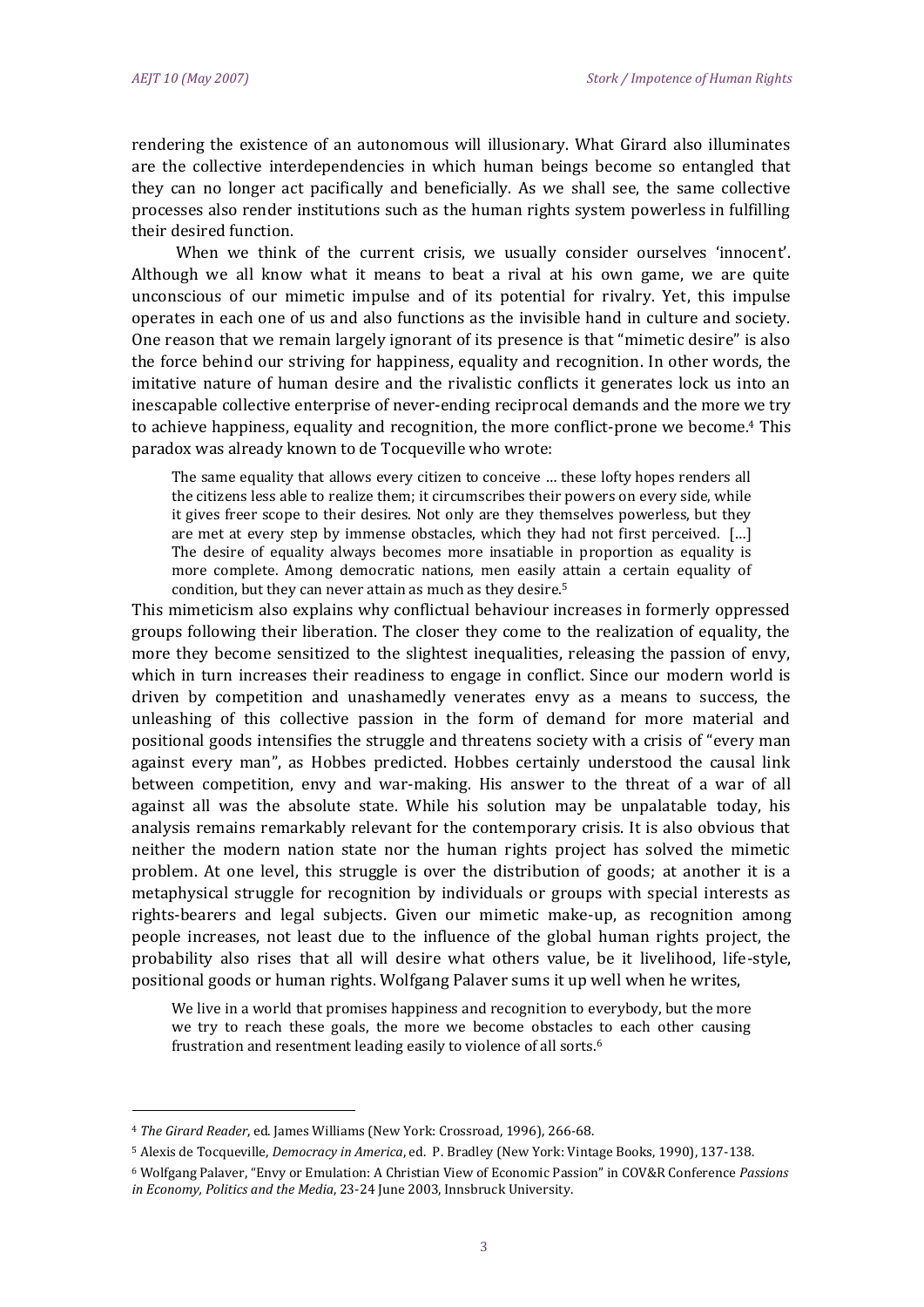The foregoing suggests that Girard's mimetic anthropology may serve as a promising starting point for an inquiry into the causes of the astonishing incapacity of the human rights project despite a proliferation of international norms, a profusion of U.N. agencies and hundreds of NGOs that monitor their implementation.

Let me begin by placing the text of the UDHR into its historical context offering Girardian comments along the way.

#### *The Text of the Universal Declaration of Human Rights*

For Nobel Prize Laureate Nadine Gordimer, the UDHR is the "essential document, the touchstone, the creed of humanity that surely sums up all other creeds directing human behaviour."7 Elie Wiesel has called it the sacred text of a "world-wide secular religion."<sup>8</sup> Eleanor Roosevelt hailed it as the "international Magna Carta of mankind." <sup>9</sup> Michael Ignatieff refers to its language as the "lingua franca of global moral thought."<sup>10</sup>

No doubt, the UDHR is held in extraordinary esteem. To view this text, unique as it is in the history of ideas, through the lens of mimetic theory rather than through familiar interpretive habits may well be deemed an act of sacrilege. But rising turmoil calls for fresh approaches.

What arouses suspicion is the quasi-sacred status given to the UDHR. Suppose this venerated text presents a façade of superficial unanimity that hides the nations' feardriven reciprocal hostility? Suppose the structuring principle behind the text uncannily conceals under words of peace, justice and brotherhood the deep inner divisions of the world? Does not the very existence of the text testify to a profoundly disrupted relationality? What if this text was not created for human rights but as a collective act of a self-righteous expulsion of Nazi evil that made an examination of the nations' own violence unnecessary? Conversely, if the UDHR is indeed the measuring rod for decency among the nations, should one not expect to find such espousals reflected in their dealings with each other and with their people?

Since we are used to treat the text of the UDHR as a Magna Carta of sorts, we have become accustomed to read it in a certain way and we easily overlook that sixty years on it has become a text severed from its past, even from its origin. Certainly, the crisis that had engulfed the world in the 1940s still lingered during the drafting process. The post-war years were an extremely fluid and complex period. The nations wanted peace, yet they also struggled vociferously for self-identity. They longed for a new world order but could not escape the old. The Western nations asserted ownership of the Enlightenment legacy emphasizing Euro-American individualism, while the Soviet Union was committed to a most dehumanizing form of oppressive state socialism. The bitter battles that ensued over ideology and hegemony were fought on many fronts, which makes it on the one hand all the more remarkable that a document such as the UDHR should have emerged at all. On the other hand, however, we see the strange mix of similarity and difference that characterizes the gargantuan struggle of mimetic doubles whereby each one is model as well as obstacle at one and the same time, demonizing each other in the process. While the UDHR projects a world order built on the principle of inclusion and the transcendence of

l

<sup>7</sup> Nadine Gordimer, "Reflections by Nobel Laureates", in *The Universal Declaration of Human Rights: Fifty Years and Beyond*, ed. Y. Danieli et al. (Amityville, NY: Baywood, 1999), vii.

<sup>8</sup> Elie Wiesel, "A Tribute to Human Rights," in *The Universal Declaration of Human Rights: Fifty Years and Beyond*, ed. Y. Danieli et al. (Amityville, NY: Baywood, 1999), 3.

<sup>9</sup> Robertson, *Crimes against Humanity*, 30.

<sup>10</sup> Michael Ignatieff, *Human Rights as Politics and Idolatry* (Princeton: Princeton University Press, 2001), 53.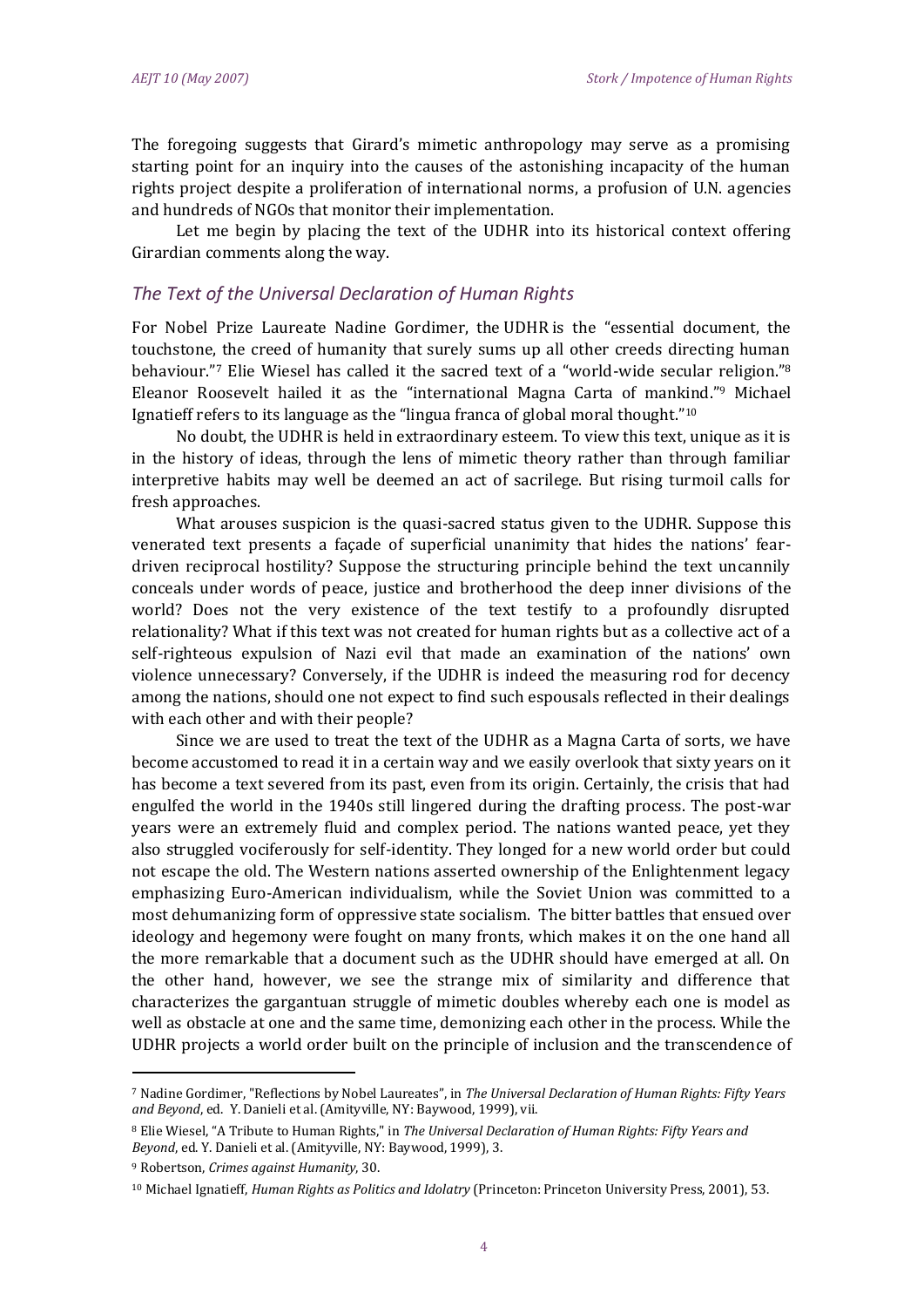$\overline{\phantom{a}}$ 

boundaries (e.g. the spirit of brotherhood), the superpowers hardened their differences along ideological lines setting in motion a world-wide double bind: imitate me, but don't desire the object of my desire.

If the nations had entertained hopes that a new world order would follow the adoption of the UDHR, the prospects for this were abruptly shattered by the Korean War (1950-53) in which over one million people died and unspeakable atrocities were committed by both sides. Carpet bombing of civilian targets (against the Geneva Convention) by the US Air Force took almost the same tonnage as was used in World War II. At the same time, Stalin's reign of terror oppressed the people of the USSR and Eastern Europe until his death in 1953, only to be continued by his successors.<sup>11</sup> The nuclear arms race was keeping the world on a knife edge since 1949 and, even as the U.N. General Assembly met in Paris to adopt the UDHR, the Berlin airlift had begun in response to Stalin's threat to starve the city's two million inhabitants. Yet, the flagship instruments of human rights, the UDHR and the Genocide Convention, proved utterly powerless in changing international attitudes towards genocide or any other form of gross human rights violations, either at that time or during the ensuing fifty years.

One could go on recounting the sorry story of the nations' disregard of their selfavowed human rights norms from Stalin's show trials to massive racial discrimination in the USA; from the torture and disappearance of thousands at the hand of US-backed dictatorships in South America to the violent repression of dissidents under apartheid in South Africa; from the cultural revolution in China that killed over a million people to the Berlin wall where Germans shot Germans who exercised their right of mobility; from Hungary to Prague; from the bombing of Vietnam with Agent Orange and Napalm to Pol Pot's killing fields in Cambodia; from Pinochet's regime of terror in Chile to the massacres of Rwanda, Kosovo, Sierra Leone, Iraq, Somalia and Sudan. To this we must add the permanent failure of the Human Rights Commission.

But why should all this surprise? Was this conduct not already inherent in the socalled 'Nürnberg legacy' on which international law enforcement is based? At the Nürnberg trials, the Allies prosecuted Nazi war criminals who were guilty of crimes against humanity. But this precedence-setting legacy was itself deeply flawed by the hypocrisy of the victors. Stalin's regime of terror had committed and continued to commit crimes against humanity on a scale well exceeding that of Nazi Germany.<sup>12</sup> Certainly, in Nürnberg the punishment fell on the guilty, but we easily overlook that this precedent in international law enforcement owed its force to a massive outpouring of violence that gave the Allies exclusive access to the means of justice. But whose justice? Neither Stalin nor any of his henchmen were ever indicted or brought to trial sending a not-so-veiled message to the international community that military might still trumped morality, notwithstanding the rhetoric of the UDHR which speaks emphatically of the "outraged conscience of mankind" over the crimes of Nazi Germany. The nations simply papered over the incommodious truth that the new post-war order was not going to be so new after all as the principles of power politics and with them the inevitable victimization of the weak and unwanted remained in force.

<sup>11</sup> Aleksandr I. Solzhenitsyn, *The Gulag Archipelago 1918-1956: An Experiment in Literary Investigation* (New York: Harper & Row, 1974-75); also Zbigniew Brzezinski, *Out of Control: Global Turmoil on the Eve of the Twenty-First Century* (New York: Charles Scribner's Sons, 1993).

<sup>12</sup> Brzezinski has estimated that Hitler caused approx. 15 million deaths, Stalin 20-25 million. Brzezinski, *Out of Control*, 10-11.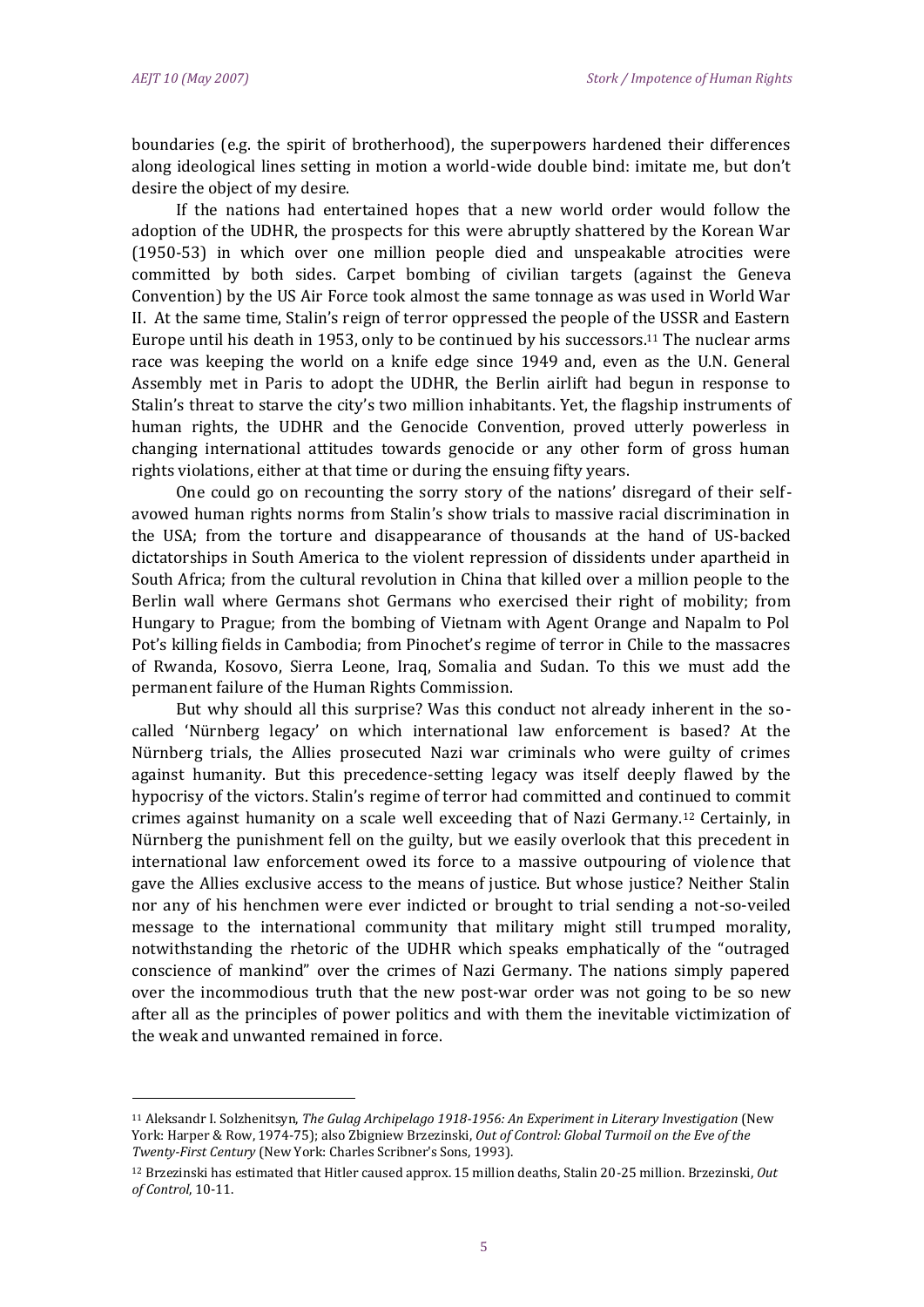While the drafters of the UDHR were aware that human rights could be realized only in an environment of genuine international cooperation and trust, intense power struggles flared up at almost every turn which rendered such an assumption absurd, even deceptive. Mary O'Rawe writes:

The final Universal Declaration is deceiving, not least because it evinces an apparent consensus on the position of human rights and peace-building in a new world order which clearly did not exist. Instead, this consensus thinly papered over a substantial lack of agreement and merely postponed, until after the adoption of the text, the settlement of all the problems, nuances and concerns that the Universal Declaration was intended to overcome.<sup>13</sup>

Behind this self-deception lurked a common anxiety—the fear of interference with state sovereignty. This fear gave rise to the defensive and moralizing posture that pervaded the manner in which the nations' conducted human rights business in the fora of the United Nations. It corrupted the relationships among the players including the nature of the UDHR itself: instead of a code of conduct the nations forged an instrument of mutual accusation. In the ensuing war of blame, victims should become their most potent weapons.

Since the same conflicts are with us today, it is quite obvious that the self-regulation of the states has failed to bring about order and peace. From a Girardian perspective, the global crisis is a crisis of reciprocity. It is rooted in existential anxiety that spawns the politics of fear as conflictual desires keep converging on the one object whose loss the nations fear most: their sovereignty. It brings into play the scapegoat mechanism with its characteristic manifestations of deceit, expulsion and the death of disposable victims. Since these "sacrifices" fail to purge the nations of their own violence and consequently do not deliver the desired unanimity, the nations face what Girard has called a "sacrificial crisis" to which the human rights agenda has no answer. In fact, it frequently added certain conflicts of its own over the scope of the rights themselves.<sup>14</sup>

While the nations in their ideological and geopolitical confrontations have paid lip service to the UDHR, they misused what was to be the measure of their conduct as a cover for their own complicity with violence turning human rights language into a language of victimizing power.

To advance the discussion, let us take a closer look at the interactions between the players in the human rights arena.

#### *The Human Rights Market*

 $\overline{\phantom{a}}$ 

Many networks and exchanges mobilize, organize and influence the human rights movement. These interactions may be characterized, as Baxi has suggested, in terms of organizational behaviour, even as a "human rights market". He defines these networks of

<sup>13</sup> Mary O'Rawe, "The United Nations: Structure versus Substance", in *Human Rights: An Agenda for the 21st Century*, ed. Angela Hegarty and Siobhan Leonard (London; Sydney: Cavendish, 1999), 24.

<sup>14</sup> Peter Cumper writes, "Regrettably … the unanimity between states in the area of human rights clearly ends when one seeks to define, clarify and prioritize specific human rights. There is even little agreement over the scope of what constitutes perhaps the most basic of all, the right to life." Peter Cumper, "History, Development and Classification", in *Human Rights: An Agenda for the 21st Century*, ed. Angela Hegarty and Siobhan Leonard (London; Sydney: Cavendish, 1999), 1 – 11. This is despite the fact that this right is guaranteed in a number of international human rights instruments, the UDHR in §3; the International Covenant on Civil and Political Rights (ICCPR) in §6; the American Convention on Human Rights (American CHR) in §4; the African Convention of Human Rights (African CHR) in §4.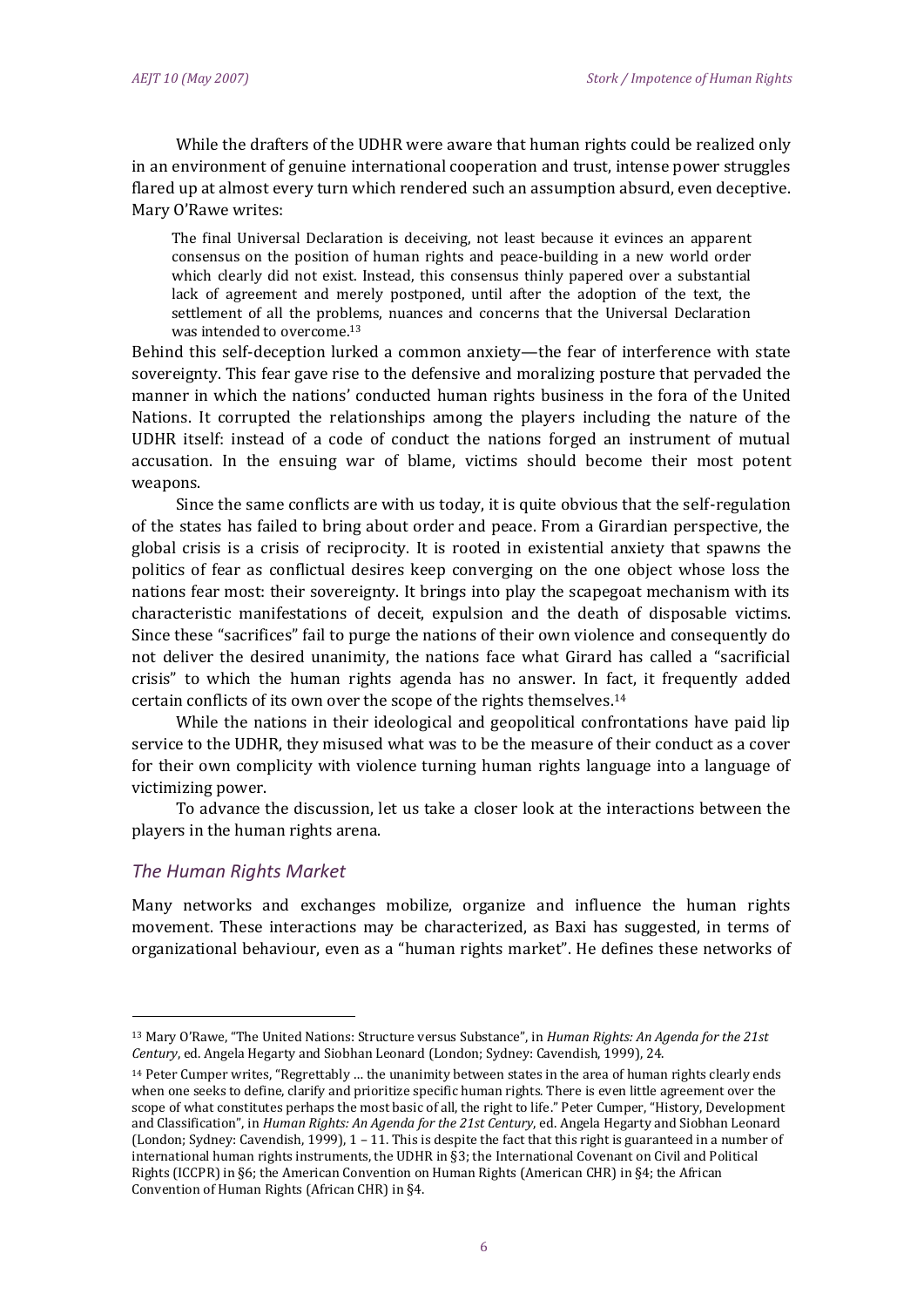transactions as serving "the contingent and long-term interests of human rights investors, producers and consumers." 15

Over the years this market has become so capital-intensive that the protection and promotion of human rights now requires the mobilization of vast resource inputs including funding from government and private sources. In other words, human rights promotion and protection calls for a business-oriented approach. It relies for its success on management, consumer loyalty, public relations, careful product and portfolio packaging, and the monitoring and influencing of market dynamics.<sup>16</sup>

These dynamics, however, modify the conduct of governments and human rights activists as they relate to each other, even altering the very nature of human rights because violators and advocates of victims now get involved in a process of negotiating "tolerable outcomes" which the market dictates in the form of "human rights products." The "raw material" for their production is provided in the form of human rights abuses. In other words, human suffering becomes a commodity that is sold for what the market will bear.<sup>17</sup> Since the headline potential of human suffering is brief, all players in this arena must keep constantly alert for how best to keep this market supplied with instant news, the competitive diffusion of horror stories.

From a Girardian perspective this producer/consumer behaviour highlights the mimetic interplay of conflicting interests and advances in human rights as NGOs depend for their success on their ability to move the conscience of players and bystanders through "techniques of scandalization." <sup>18</sup> Under such conditions, mediating the "desirability" of human rights requires more and more resources, especially news about their violation. This implies an inherent inability of the human rights project to transcend conflicted mimetic desire. Not only will NGOs tend to act more like businesses who compete for market share, they are also set to depend for their ongoing existence on a continuation of human rights problems. What drives this market is the victimage mechanism that trades with the symbolic capital of human rights and 'commodified' human trauma. I suggest that this unpalatable reality lends its own particular shape to the current crisis where violators, the violated and their advocates are locked into a co-dependent cultural system that is unable to heal itself.

Next, I shall note some effects of globalization which will reinforce the impression already accumulating that the human rights paradigm does not offer immunity against what is operative at the root of human rights violation, the mimetic impulse.

#### *Globalisation*

 $\overline{\phantom{a}}$ 

That globalisation poses significant challenges for the human rights regime is undisputed. It has long been argued that its forces perpetuate and even increase poverty,

<sup>15</sup> Upendra Baxi, "Voices of Suffering, Fragmented Universality, and the Future of Human Rights", in *The Future of International Human Rights*, ed. Burns H. Weston and Stephen P. Marks (Ardsley, New York: Transnational Publishers, 1999), 101-56; 144.

<sup>16</sup> Baxi, "Voices of Suffering," 145.

<sup>17</sup> Baxi, "Voices of Suffering," 146ff. It is interesting to note that Amnesty International started out as a group of loosely affiliated volunteers who "adopted" individual prisoners of conscience in the 1960s. Since then they have left this grass-roots work largely behind and transformed themselves into a global advocacy organization with a staff of over one thousand who participate at the highest diplomatic level in all fora of the U.N. bureaucracy. Today, AI is the superpower among the NGOs with an annual budget in excess of \$500 million.

<sup>18</sup> Baxi, "Voices of Suffering," 149.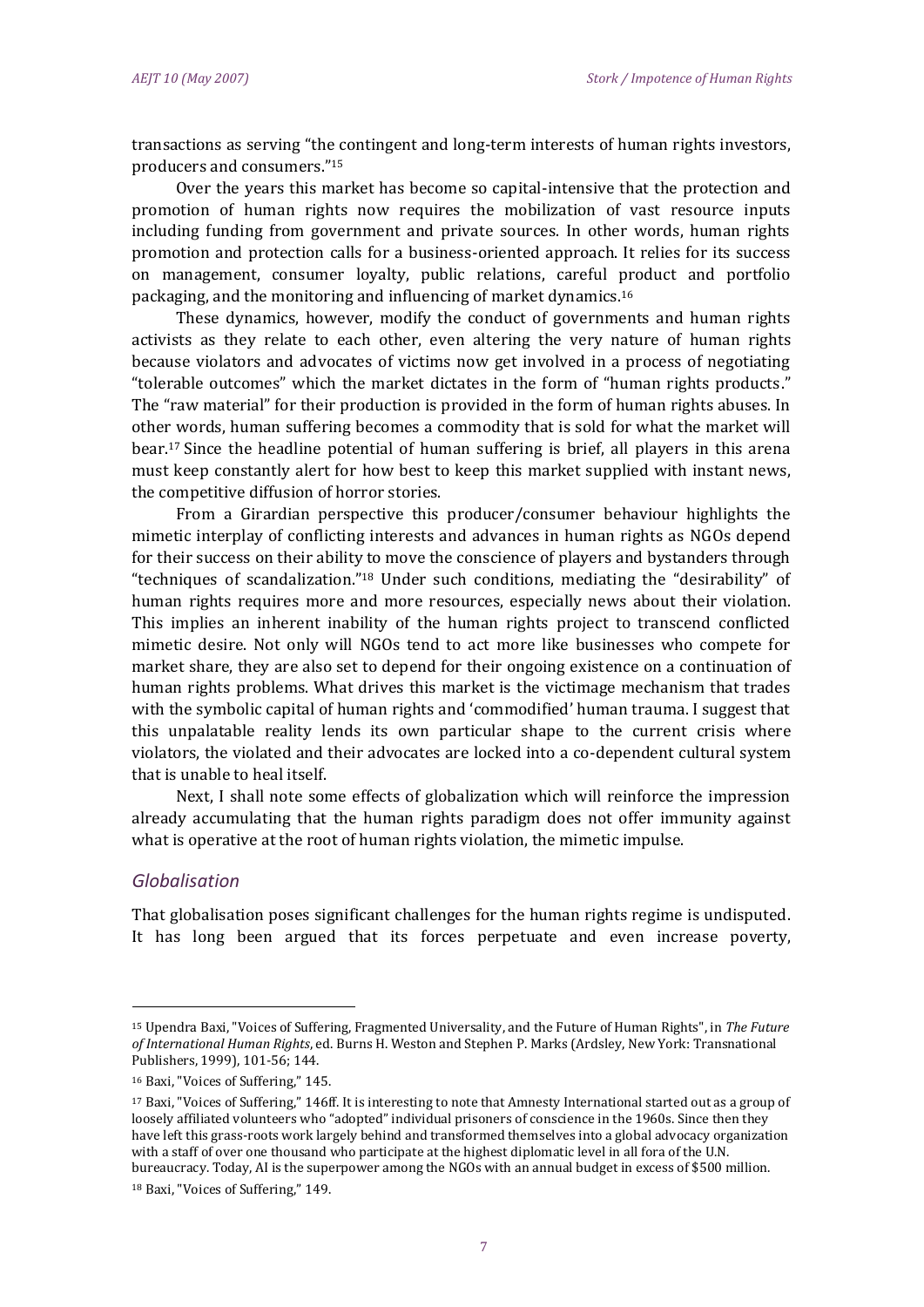$\overline{\phantom{a}}$ 

estrangement and violence.<sup>19</sup> Evans notes that there is case after case where multinational corporations are exploiting workers including hundreds of thousands of children in Asia, India and South America in low-paid jobs, while Third World governments, all signatories to the international human rights conventions, follow the principles of selfadvantage and ignore their obligations.

At the same time, one cannot deny that the fundamental ideas of the UDHR and the politics of human rights have under the influence of globalisation taken on a transnational character. Just as human rights have become a global ideology, so have many networks and transactions of a quasi-political nature come into existence that influence the global system of human rights (World Bank, IMF), which intensify the mediation of their desirability across a wide range of goods, both material and positional. However, as a function of mimesis, this feature also unleashes such passions as resentment and envy so that abuses of human rights have paradoxically increased with growing democratization and the spread of human rights.

Some have explained this trend as a function of rising nationalism and the politics of ethnic recognition. While convenient, this approach is too simplistic. It divides the world into "good and evil" insinuating a power struggle between these forces whereby one must overthrow the other. Such a dualism can only lead to political self-righteousness which legitimizes the use of violence against the "evil people" on the other side. The Girardian categories of "mimetic desire", the "monstrous double" and of "the scapegoat" explain more fully than the abstract notions of nationalism and ethnicity such phenomena as the spontaneous formation of lynch mobs under the influence of nationalistic or ethnic propaganda.

One of the underlying causes for increasing inequality and repression in the Third World from globalisation is that it favours the élites. In relation to human rights these play, however, a rather subversive role. From studies of African nations, the Rwandan case in particular, Gebrewold writes about elites, "… they are the ones who persecute their own people in the name of state building, national unity and economic development." <sup>20</sup> In Rwanda, their hate propaganda along with a deliberate manipulation of political power for the sake of economic gain was instrumental in unleashing the genocide.

But the dangers of élitism are by no means limited to Third World countries. Growing globalization combined with élite-guided systems in the modern mega-states also degrade human striving into passions of greed, envy and war unless they can be channeled into more legitimate political outlets. Yet, it is these destructive passions which the élites more often than not tend to model in society. Hence, élitism is likely to heighten the danger of mimetic conflict and violence, a constellation that will leave national and international conflicts increasingly unresolved, even irresolvable. From which we may conclude that human rights violations under globalization are attributable to the operation of a modern version of the sacrificial mechanism that leads potentially to a snowballing of violence which the human rights system is incapable of restraining. Space does not permit an examination of such phenomena as international terrorism, the weapons trade, the nations' commitment to maintaining arsenals of annihilation in the

<sup>19</sup> Jan Art Scholte, "Towards a Critical Theory of Globalization", in *Globalization in Theory and Practice*, ed. Eleanor Kofman and Gillian Youngs (London: Printer, 1996), 51.

<sup>20</sup> Gebrewold, Belachew. "Passions, Politics and State-Building: the African Case", in *COV&R Conference*, 23-24 June 2003, Innsbruck University.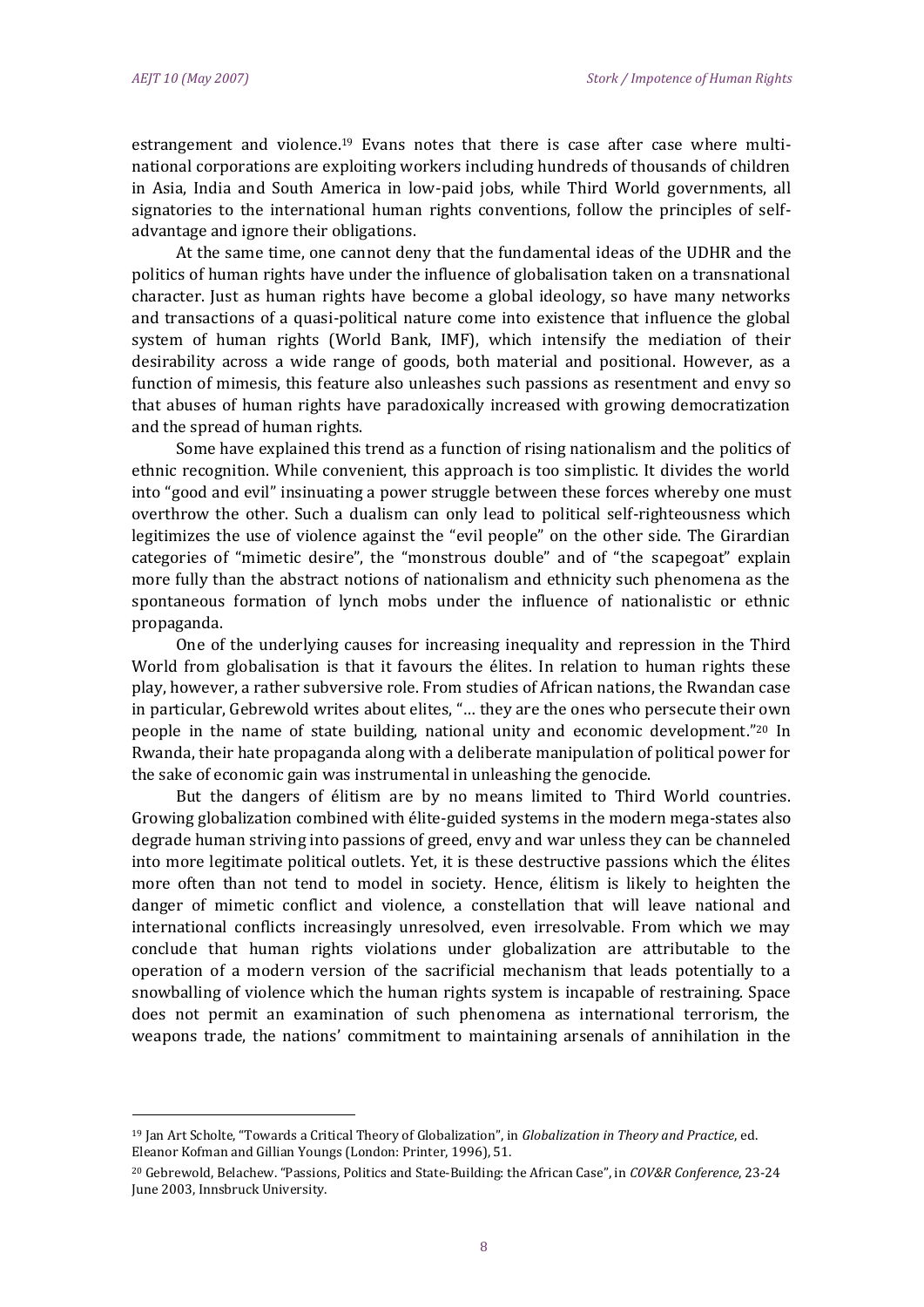form of nuclear and chemical weapons or, for that matter, the indeterminacy of the law in relation to the violence. As I have argued elsewhere, it would yield similar conclusions.<sup>21</sup>

#### *Conclusion*

l

Let me draw the threads of these reflections together. According to Girard, mimetic theory reveals the universal not in violence as such but in the victimary mechanism. Its function, like that of the ancient system of sacrifice, is not primarily religious but anthropological. It saves society from an uncontrollable outbreak of mimetic violence. In modern society the preventive procedure belongs to the judicial system. Like its predecessor it conceals (even as it also reveals) its resemblance to vengeance differing only in that its verdicts punish the truly guilty and that its force discourages reprisals.

In order to oppose successfully "illegitimate" violence, like its ancient predecessor, the judicial system must declare its violence "holy" and legitimate. To be effective, a judicial system must take upon itself a monopoly on the means of vengeance and conceal its dependence on violence as the legitimating power. This exclusive access to violence in turn depends on a firmly established political power which can liberate as well as oppress. In short, violence remains the ultimate means of legitimizing the authority of the law which implies for human rights that its system is subject to a fundamental ambiguity in relation to it. It seeks to transcend violence as a violation of human rights and dignity, yet depends on violence as legitimating authority.<sup>22</sup>

In a world that spends twenty times more on weapons than on the economic development of poor nations for fear that the neighbor might strike first, where human suffering is being turned into bargaining chips for political and economic gain, the players involved are unlikely to change this constellation out of purely moral motives. In any case, it should have become clear that the root cause of the impotence of the human rights project lies in our conflictual mimetic impulse and its victimizing consequences. As Girard has shown, such dynamics defy our best moral intentions so that the widely held assumption that all it takes for the world to get out of this entrapment is to step up to a higher moral commitment is an illusion.

Our exploration leads to the thought that the hope for wholeness to which we aspire must be sought ultimately not in a proliferation of legal norms (as important as they are), but in the liberation of human desire. From this perspective, the words of the UDHR might take on a fresh meaning: no longer to be read as answers, but as mankind's search for a soteriology and as mediating elements of our transcendent desire for a new civilization. However, such a civilization would have to be contingent on an important caveat. It must be the product of a soteriology whose doctrine no longer presumes that human ingenuity can succeed in forging our "salvation", as Glenn Tinder reminds us:

Those who envision man as a potential creator of an ideal order construe human perversity as temporary and relative. In view of the millennia of disorder behind us, and of the human traits most conspicuous in our own age of disorder, that interpretation must be regarded as a daring act of faith rather than a reasonable calculation.<sup>23</sup>

<sup>21</sup> Peter Stork, *Human Rights in Crisis: Is There No Answer to Human Violence? A Cultural Critique in Conversation with René Girard and Raymund Schwager* (Australian Catholic University, PhD Thesis, 2006). <sup>22</sup> Louis E. Wolcher, "The Paradox of Remedies", in *Human Rights in Philosophy and Practice*, ed. Burton M.

Leiser and Tom D. Campbell (Aldershot: Ashgate Dartmouth, 2001), 549-586.

<sup>23</sup> Glenn Tinder, "Against Fate", in *Against Fate: An Essay in Personal Dignity, Loyola Lecture Series in Political Analysis* (Notre Dame: University of Notre Dame Press, 1981), 153.